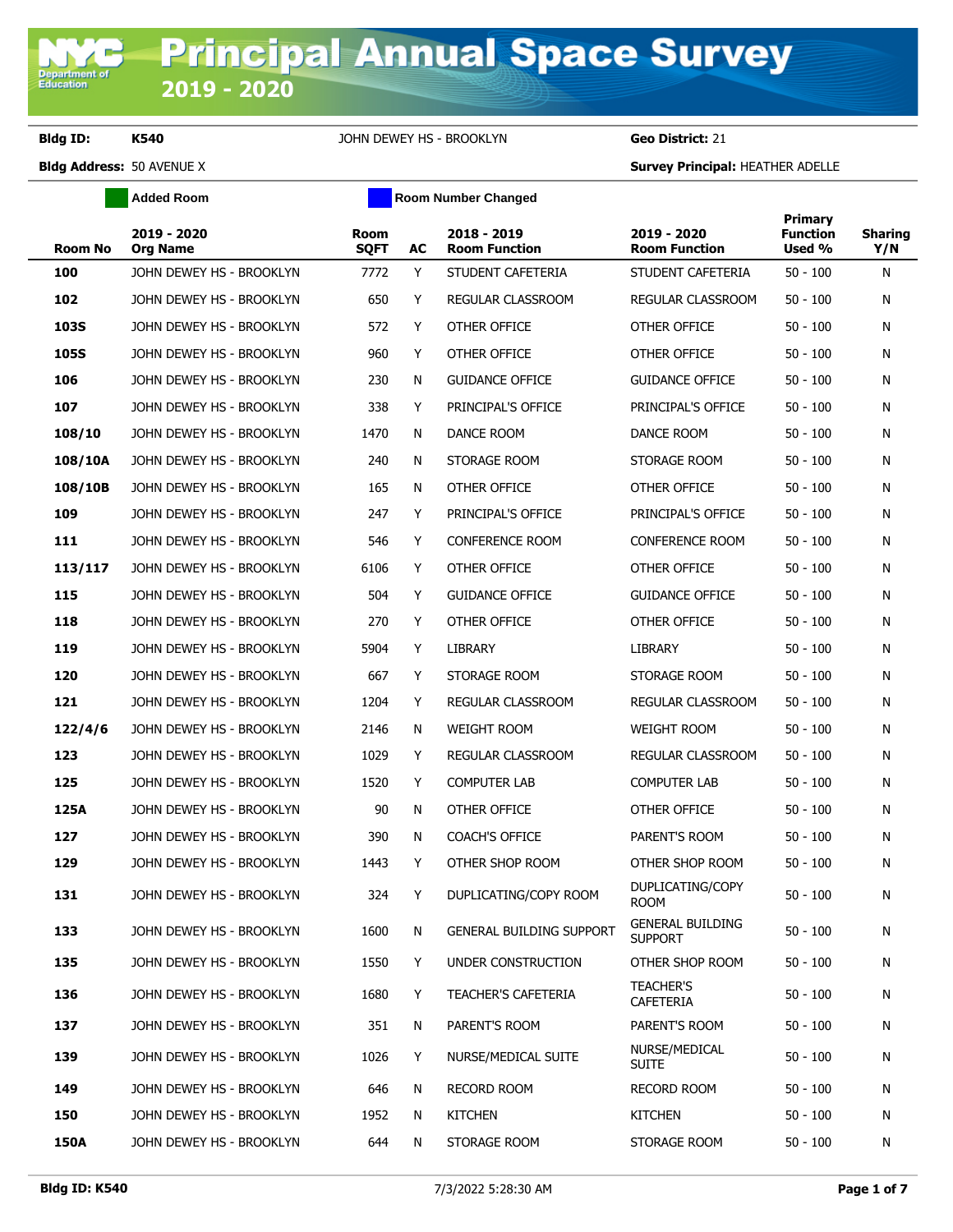**Added Room Room Room Number Changed** 

| <b>Room No</b> | 2019 - 2020<br><b>Org Name</b> | Room<br><b>SQFT</b> | AC | 2018 - 2019<br><b>Room Function</b> | 2019 - 2020<br><b>Room Function</b>  | Primary<br><b>Function</b><br>Used % | <b>Sharing</b><br>Y/N |
|----------------|--------------------------------|---------------------|----|-------------------------------------|--------------------------------------|--------------------------------------|-----------------------|
| 150D           | JOHN DEWEY HS - BROOKLYN       | 228                 | N  | OTHER OFFICE                        | OTHER OFFICE                         | $50 - 100$                           | N                     |
| 151            | JOHN DEWEY HS - BROOKLYN       | 840                 | N  | STORAGE ROOM                        | STORAGE ROOM                         | $50 - 100$                           | N                     |
| 159            | JOHN DEWEY HS - BROOKLYN       | 1472                | N  | STORAGE ROOM                        | STORAGE ROOM                         | $50 - 100$                           | N                     |
| 163            | JOHN DEWEY HS - BROOKLYN       | 828                 | Y  | <b>GENERAL/MAIN OFFICE</b>          | DEAN'S OFFICE                        | $50 - 100$                           | N                     |
| 167            | JOHN DEWEY HS - BROOKLYN       | 1080                | Y  | DEAN'S OFFICE                       | <b>GENERAL/MAIN</b><br><b>OFFICE</b> | $50 - 100$                           | N                     |
| 168            | JOHN DEWEY HS - BROOKLYN       | 486                 | N  | OTHER OFFICE                        | OTHER OFFICE                         | $50 - 100$                           | N                     |
| 200            | JOHN DEWEY HS - BROOKLYN       | 702                 | Y  | REGULAR CLASSROOM                   | REGULAR CLASSROOM                    | $50 - 100$                           | N                     |
| 201            | JOHN DEWEY HS - BROOKLYN       | 351                 | Y  | REGULAR CLASSROOM                   | REGULAR CLASSROOM                    | $50 - 100$                           | N                     |
| 202            | JOHN DEWEY HS - BROOKLYN       | 729                 | Y  | REGULAR CLASSROOM                   | REGULAR CLASSROOM                    | $50 - 100$                           | N                     |
| 203            | JOHN DEWEY HS - BROOKLYN       | 1176                | Y  | REGULAR CLASSROOM                   | <b>REGULAR CLASSROOM</b>             | $50 - 100$                           | N                     |
| 204            | JOHN DEWEY HS - BROOKLYN       | 702                 | Y  | REGULAR CLASSROOM                   | REGULAR CLASSROOM                    | $50 - 100$                           | N                     |
| 205            | JOHN DEWEY HS - BROOKLYN       | 912                 | Y  | <b>HOME ECONOMICS</b>               | <b>HOME ECONOMICS</b>                | $50 - 100$                           | N                     |
| 207            | JOHN DEWEY HS - BROOKLYN       | 1000                | Y  | <b>HOME ECONOMICS</b>               | <b>HOME ECONOMICS</b>                | $50 - 100$                           | N                     |
| 209            | JOHN DEWEY HS - BROOKLYN       | 286                 | Y  | <b>CONFERENCE ROOM</b>              | OTHER OFFICE                         | $50 - 100$                           | N                     |
| 211            | JOHN DEWEY HS - BROOKLYN       | 713                 | N  | REGULAR CLASSROOM                   | REGULAR CLASSROOM                    | $50 - 100$                           | N                     |
| 213            | JOHN DEWEY HS - BROOKLYN       | 660                 | N  | REGULAR CLASSROOM                   | REGULAR CLASSROOM                    | $50 - 100$                           | N                     |
| 215            | JOHN DEWEY HS - BROOKLYN       | 1216                | N  | <b>CONFERENCE ROOM</b>              | <b>CONFERENCE ROOM</b>               | $50 - 100$                           | N                     |
| 216            | JOHN DEWEY HS - BROOKLYN       | 544                 | Y  | AP'S OFFICE                         | AP'S OFFICE                          | $50 - 100$                           | N                     |
| 217            | JOHN DEWEY HS - BROOKLYN       | 693                 | Y  | REGULAR CLASSROOM                   | REGULAR CLASSROOM                    | $50 - 100$                           | N                     |
| 218            | JOHN DEWEY HS - BROOKLYN       | 416                 | Y  | <b>TEACHER'S ROOM</b>               | <b>TEACHER'S ROOM</b>                | $50 - 100$                           | N                     |
| 219            | JOHN DEWEY HS - BROOKLYN       | 638                 | Y  | REGULAR CLASSROOM                   | REGULAR CLASSROOM                    | $50 - 100$                           | N                     |
| 220            | JOHN DEWEY HS - BROOKLYN       | 425                 | N  | <b>REGULAR CLASSROOM</b>            | REGULAR CLASSROOM                    | $50 - 100$                           | N                     |
| 221            | JOHN DEWEY HS - BROOKLYN       | 570                 | Y  | REGULAR CLASSROOM                   | REGULAR CLASSROOM                    | $50 - 100$                           | N                     |
| 222            | JOHN DEWEY HS - BROOKLYN       | 432                 | Y  | REGULAR CLASSROOM                   | REGULAR CLASSROOM                    | $50 - 100$                           | N                     |
| 223            | JOHN DEWEY HS - BROOKLYN       | 378                 | Y  | NON-D75 SPED CLASSROOM              | NON-D75 SPED<br><b>CLASSROOM</b>     | $50 - 100$                           | N                     |
| 224            | JOHN DEWEY HS - BROOKLYN       | 930                 | Y  | <b>REGULAR CLASSROOM</b>            | REGULAR CLASSROOM                    | $50 - 100$                           | N                     |
| 225            | JOHN DEWEY HS - BROOKLYN       | 351                 | Y  | REGULAR CLASSROOM                   | REGULAR CLASSROOM                    | $50 - 100$                           | N                     |
| 226            | JOHN DEWEY HS - BROOKLYN       | 899                 | Y  | REGULAR CLASSROOM                   | <b>REGULAR CLASSROOM</b>             | $50 - 100$                           | N                     |
| 227A           | JOHN DEWEY HS - BROOKLYN       | 378                 | Y  | NON-D75 SPED CLASSROOM              | NON-D75 SPED<br><b>CLASSROOM</b>     | $50 - 100$                           | N                     |
| 227B           | JOHN DEWEY HS - BROOKLYN       | 336                 | Y  | NON-D75 SPED CLASSROOM              | NON-D75 SPED<br><b>CLASSROOM</b>     | $50 - 100$                           | N                     |
| 229A           | JOHN DEWEY HS - BROOKLYN       | 351                 | Y  | <b>GUIDANCE OFFICE</b>              | <b>GUIDANCE OFFICE</b>               | $50 - 100$                           | N                     |
| 229B           | JOHN DEWEY HS - BROOKLYN       | 351                 | Y  | <b>GUIDANCE OFFICE</b>              | <b>GUIDANCE OFFICE</b>               | $50 - 100$                           | N                     |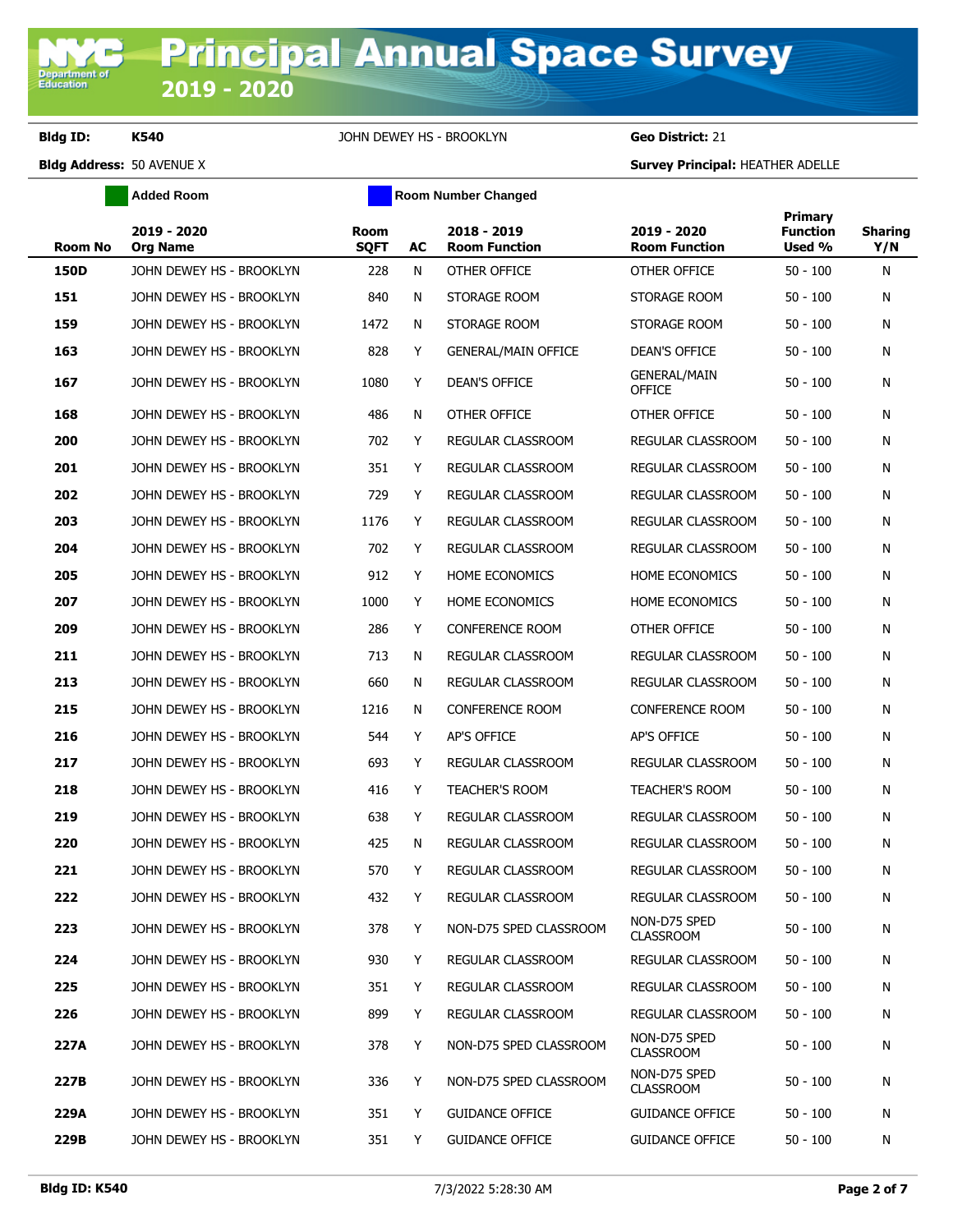**Added Room Room Room Number Changed** 

| <b>Room No</b> | 2019 - 2020<br><b>Org Name</b> | Room<br><b>SQFT</b> | AC | 2018 - 2019<br><b>Room Function</b>            | 2019 - 2020<br><b>Room Function</b> | <b>Primary</b><br><b>Function</b><br>Used % | <b>Sharing</b><br>Y/N |
|----------------|--------------------------------|---------------------|----|------------------------------------------------|-------------------------------------|---------------------------------------------|-----------------------|
| 231            | JOHN DEWEY HS - BROOKLYN       | 340                 | Y  | <b>AP'S OFFICE</b>                             | AP'S OFFICE                         | $50 - 100$                                  | N                     |
| 233            | JOHN DEWEY HS - BROOKLYN       | 918                 | Y  | <b>REGULAR CLASSROOM</b>                       | REGULAR CLASSROOM                   | $50 - 100$                                  | N                     |
| 235            | JOHN DEWEY HS - BROOKLYN       | 600                 | Y  | REGULAR CLASSROOM                              | REGULAR CLASSROOM                   | $50 - 100$                                  | N                     |
| 237            | JOHN DEWEY HS - BROOKLYN       | 638                 | Y  | REGULAR CLASSROOM                              | REGULAR CLASSROOM                   | $50 - 100$                                  | N                     |
| 239            | JOHN DEWEY HS - BROOKLYN       | 1152                | Y  | <b>CONFERENCE ROOM</b>                         | <b>CONFERENCE ROOM</b>              | $50 - 100$                                  | N                     |
| 241A           | JOHN DEWEY HS - BROOKLYN       | 336                 | Y  | NON-D75 SPED CLASSROOM                         | NON-D75 SPED<br><b>CLASSROOM</b>    | $50 - 100$                                  | N                     |
| 241B           | JOHN DEWEY HS - BROOKLYN       | 352                 | Y  | NON-D75 SPED CLASSROOM                         | NON-D75 SPED<br><b>CLASSROOM</b>    | $50 - 100$                                  | N                     |
| 243            | JOHN DEWEY HS - BROOKLYN       | 638                 | Y  | REGULAR CLASSROOM                              | REGULAR CLASSROOM                   | $50 - 100$                                  | N                     |
| 244            | JOHN DEWEY HS - BROOKLYN       | 1144                | Y  | <b>SCIENCE LAB</b>                             | <b>SCIENCE LAB</b>                  | $50 - 100$                                  | N                     |
| 245            | JOHN DEWEY HS - BROOKLYN       | 640                 | Y  | REGULAR CLASSROOM                              | REGULAR CLASSROOM                   | $50 - 100$                                  | N                     |
| 246            | JOHN DEWEY HS - BROOKLYN       | 1215                | Y  | <b>SCIENCE LAB</b>                             | <b>SCIENCE LAB</b>                  | $50 - 100$                                  | N                     |
| 247            | JOHN DEWEY HS - BROOKLYN       | 825                 | Y  | <b>REGULAR CLASSROOM</b>                       | REGULAR CLASSROOM                   | 50 - 100                                    | N                     |
| 248            | JOHN DEWEY HS - BROOKLYN       | 1144                | Y  | <b>SCIENCE LAB</b>                             | <b>SCIENCE LAB</b>                  | $50 - 100$                                  | N                     |
| 249            | JOHN DEWEY HS - BROOKLYN       | 675                 | Y  | <b>REGULAR CLASSROOM - HS</b><br><b>GRADES</b> | REGULAR CLASSROOM<br>- HS GRADES    | $50 - 100$                                  | N                     |
| 251            | JOHN DEWEY HS - BROOKLYN       | 324                 | Y  | <b>AP'S OFFICE</b>                             | AP'S OFFICE                         | $50 - 100$                                  | N                     |
| 253            | JOHN DEWEY HS - BROOKLYN       | 760                 | Y  | REGULAR CLASSROOM                              | REGULAR CLASSROOM                   | $50 - 100$                                  | N                     |
| 255            | JOHN DEWEY HS - BROOKLYN       | 286                 | Y  | AP'S OFFICE                                    | AP'S OFFICE                         | $50 - 100$                                  | N                     |
| 257            | JOHN DEWEY HS - BROOKLYN       | 651                 | Y  | REGULAR CLASSROOM                              | REGULAR CLASSROOM                   | $50 - 100$                                  | N                     |
| 259            | JOHN DEWEY HS - BROOKLYN       | 638                 | Y  | REGULAR CLASSROOM                              | REGULAR CLASSROOM                   | 50 - 100                                    | N                     |
| 261            | JOHN DEWEY HS - BROOKLYN       | 1152                | N  | <b>CONFERENCE ROOM</b>                         | <b>CONFERENCE ROOM</b>              | $50 - 100$                                  | N                     |
| 263            | JOHN DEWEY HS - BROOKLYN       | 693                 | Y  | REGULAR CLASSROOM                              | <b>REGULAR CLASSROOM</b>            | $50 - 100$                                  | N                     |
| 265            | JOHN DEWEY HS - BROOKLYN       | 616                 | Y  | <b>REGULAR CLASSROOM</b>                       | REGULAR CLASSROOM                   | $50 - 100$                                  | N                     |
| 266            | JOHN DEWEY HS - BROOKLYN       | 1248                | Y  | ART ROOM                                       | ART ROOM                            | $50 - 100$                                  | N                     |
| 267            | JOHN DEWEY HS - BROOKLYN       | 616                 | Y  | REGULAR CLASSROOM                              | REGULAR CLASSROOM                   | $50 - 100$                                  | N                     |
| 270            | JOHN DEWEY HS - BROOKLYN       | 960                 | Y  | ART ROOM                                       | ART ROOM                            | $50 - 100$                                  | N                     |
| 271            | JOHN DEWEY HS - BROOKLYN       | 950                 | Y  | STORAGE ROOM                                   | ART ROOM                            | $50 - 100$                                  | N                     |
| 272            | JOHN DEWEY HS - BROOKLYN       | 990                 | Y  | DARK ROOM                                      | DARK ROOM                           | $50 - 100$                                  | N                     |
| 273            | JOHN DEWEY HS - BROOKLYN       | 900                 | Y  | REGULAR CLASSROOM                              | REGULAR CLASSROOM                   | 50 - 100                                    | N                     |
| 278A           | JOHN DEWEY HS - BROOKLYN       | 324                 | Y  | <b>GUIDANCE OFFICE</b>                         | <b>GUIDANCE OFFICE</b>              | $50 - 100$                                  | N                     |
| 278B           | JOHN DEWEY HS - BROOKLYN       | 288                 | Y  | <b>TEACHER'S ROOM</b>                          | <b>TEACHER'S ROOM</b>               | $50 - 100$                                  | N                     |
| 279            | JOHN DEWEY HS - BROOKLYN       | 392                 | Y  | AP'S OFFICE                                    | AP'S OFFICE                         | $50 - 100$                                  | N                     |
| 280            | JOHN DEWEY HS - BROOKLYN       | 729                 | Y  | REGULAR CLASSROOM                              | REGULAR CLASSROOM                   | $50 - 100$                                  | N                     |
| 281            | JOHN DEWEY HS - BROOKLYN       | 702                 | Y  | REGULAR CLASSROOM                              | REGULAR CLASSROOM                   | $50 - 100$                                  | N                     |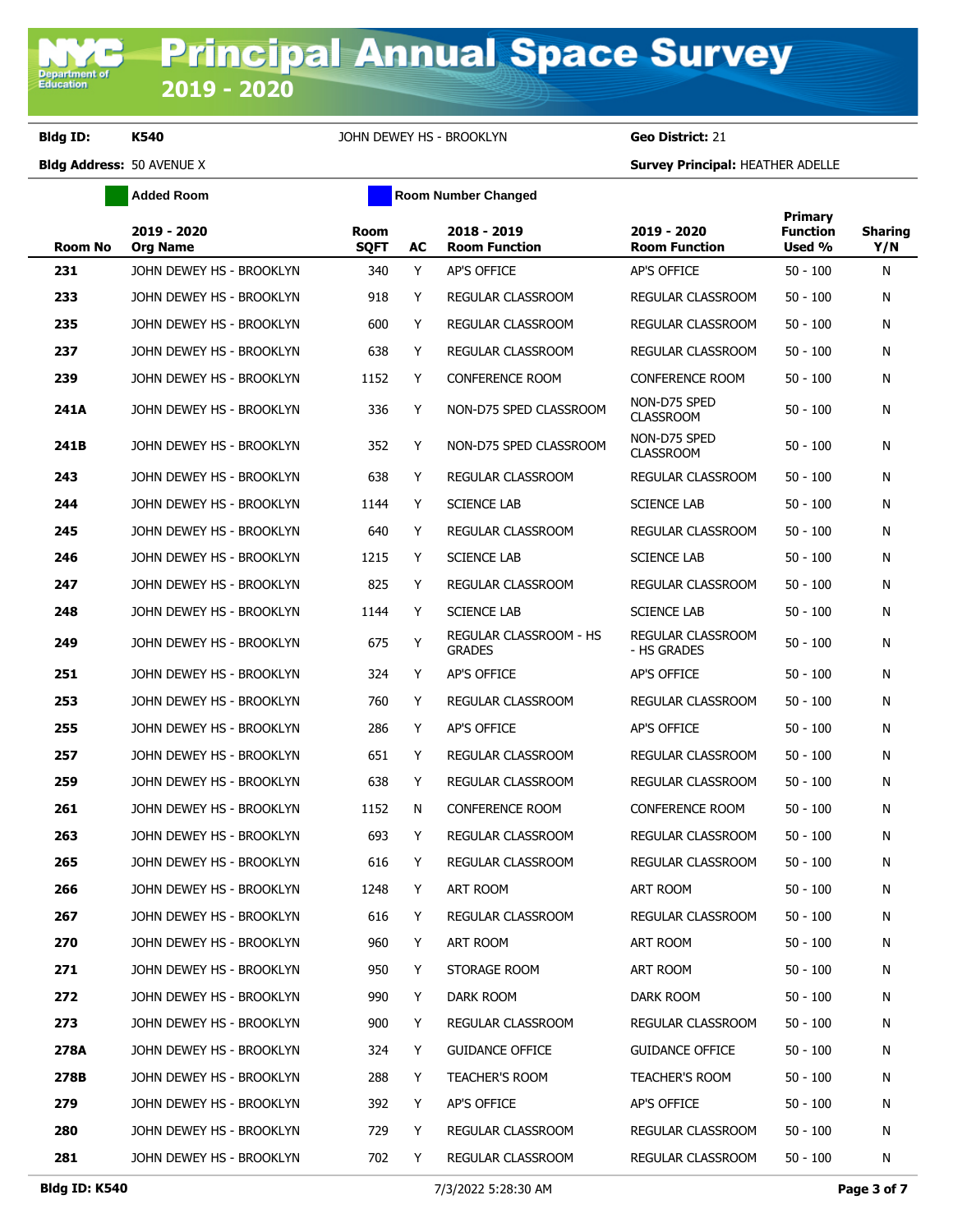**Added Room Room Room Number Changed** 

| <b>Room No</b> | 2019 - 2020<br><b>Org Name</b> | Room<br><b>SQFT</b> | AC | 2018 - 2019<br><b>Room Function</b> | 2019 - 2020<br><b>Room Function</b> | Primary<br><b>Function</b><br>Used % | Sharing<br>Y/N |
|----------------|--------------------------------|---------------------|----|-------------------------------------|-------------------------------------|--------------------------------------|----------------|
| 300            | JOHN DEWEY HS - BROOKLYN       | 702                 | Y  | REGULAR CLASSROOM                   | REGULAR CLASSROOM                   | $50 - 100$                           | N              |
| 301            | JOHN DEWEY HS - BROOKLYN       | 342                 | Y  | OTHER OFFICE                        | OTHER OFFICE                        | $50 - 100$                           | N              |
| 302            | JOHN DEWEY HS - BROOKLYN       | 729                 | Y  | <b>REGULAR CLASSROOM</b>            | REGULAR CLASSROOM                   | $50 - 100$                           | N              |
| 303            | JOHN DEWEY HS - BROOKLYN       | 980                 | Y  | <b>COMPUTER LAB</b>                 | <b>COMPUTER LAB</b>                 | $50 - 100$                           | N              |
| 304            | JOHN DEWEY HS - BROOKLYN       | 702                 | Y  | <b>REGULAR CLASSROOM</b>            | <b>REGULAR CLASSROOM</b>            | $50 - 100$                           | N              |
| 305            | JOHN DEWEY HS - BROOKLYN       | 910                 | Y  | <b>COMPUTER LAB</b>                 | <b>COMPUTER LAB</b>                 | $50 - 100$                           | N              |
| 307            | JOHN DEWEY HS - BROOKLYN       | 1260                | Y  | <b>COMPUTER LAB</b>                 | <b>COMPUTER LAB</b>                 | $50 - 100$                           | N              |
| 309            | JOHN DEWEY HS - BROOKLYN       | 273                 | Y  | <b>CONFERENCE ROOM</b>              | <b>CONFERENCE ROOM</b>              | $50 - 100$                           | N              |
| 311            | JOHN DEWEY HS - BROOKLYN       | 713                 | Y  | REGULAR CLASSROOM                   | REGULAR CLASSROOM                   | $50 - 100$                           | N              |
| 313            | JOHN DEWEY HS - BROOKLYN       | 621                 | Y  | REGULAR CLASSROOM                   | REGULAR CLASSROOM                   | $50 - 100$                           | N              |
| 315            | JOHN DEWEY HS - BROOKLYN       | 1152                | N  | <b>CONFERENCE ROOM</b>              | <b>CONFERENCE ROOM</b>              | $50 - 100$                           | N              |
| 317            | JOHN DEWEY HS - BROOKLYN       | 704                 | Y  | <b>REGULAR CLASSROOM</b>            | REGULAR CLASSROOM                   | $50 - 100$                           | N              |
| 318            | JOHN DEWEY HS - BROOKLYN       | 1248                | Y  | <b>SCIENCE LAB</b>                  | <b>SCIENCE LAB</b>                  | $50 - 100$                           | N              |
| 319            | JOHN DEWEY HS - BROOKLYN       | 638                 | N  | REGULAR CLASSROOM                   | REGULAR CLASSROOM                   | $50 - 100$                           | N              |
| 320            | JOHN DEWEY HS - BROOKLYN       | 682                 | Y  | <b>SCIENCE LAB</b>                  | <b>SCIENCE LAB</b>                  | 50 - 100                             | N              |
| 321            | JOHN DEWEY HS - BROOKLYN       | 570                 | Y  | REGULAR CLASSROOM                   | REGULAR CLASSROOM                   | $50 - 100$                           | N              |
| 322            | JOHN DEWEY HS - BROOKLYN       | 992                 | Y  | <b>SCIENCE LAB</b>                  | <b>SCIENCE LAB</b>                  | $50 - 100$                           | N              |
| 323            | JOHN DEWEY HS - BROOKLYN       | 361                 | Y  | AP'S OFFICE                         | AP'S OFFICE                         | $50 - 100$                           | N              |
| 326            | JOHN DEWEY HS - BROOKLYN       | 1248                | Y  | <b>SCIENCE LAB</b>                  | <b>SCIENCE LAB</b>                  | $50 - 100$                           | N              |
| 327            | JOHN DEWEY HS - BROOKLYN       | 760                 | Y  | <b>GUIDANCE OFFICE</b>              | <b>GUIDANCE OFFICE</b>              | $50 - 100$                           | N              |
| 329            | K721 SPED - BROOKLYN           | 700                 | Y  | SPECIAL ED SUPPORT                  | SPECIAL ED SUPPORT                  | $50 - 100$                           | N              |
| 333            | JOHN DEWEY HS - BROOKLYN       | 936                 | Y  | REGULAR CLASSROOM                   | <b>REGULAR CLASSROOM</b>            | $50 - 100$                           | N              |
| 335            | JOHN DEWEY HS - BROOKLYN       | 616                 | Y  | REGULAR CLASSROOM                   | REGULAR CLASSROOM                   | 50 - 100                             | N              |
| 337            | JOHN DEWEY HS - BROOKLYN       | 667                 | Y  | REGULAR CLASSROOM                   | REGULAR CLASSROOM                   | $50 - 100$                           | N              |
| 339A           | JOHN DEWEY HS - BROOKLYN       | 294                 | N  | STORAGE ROOM                        | STORAGE ROOM                        | $50 - 100$                           | N              |
| 339B           | JOHN DEWEY HS - BROOKLYN       | 252                 | N  | STORAGE ROOM                        | STORAGE ROOM                        | $50 - 100$                           | N              |
| 341            | JOHN DEWEY HS - BROOKLYN       | 704                 | Y  | REGULAR CLASSROOM                   | REGULAR CLASSROOM                   | 50 - 100                             | N              |
| 343            | JOHN DEWEY HS - BROOKLYN       | 667                 | Y  | REGULAR CLASSROOM                   | REGULAR CLASSROOM                   | $50 - 100$                           | N              |
| 344            | JOHN DEWEY HS - BROOKLYN       | 875                 | Y  | <b>REGULAR CLASSROOM</b>            | REGULAR CLASSROOM                   | $50 - 100$                           | N              |
| 345            | JOHN DEWEY HS - BROOKLYN       | 620                 | Y  | REGULAR CLASSROOM                   | REGULAR CLASSROOM                   | $50 - 100$                           | N              |
| 346            | JOHN DEWEY HS - BROOKLYN       | 864                 | Y  | REGULAR CLASSROOM                   | REGULAR CLASSROOM                   | $50 - 100$                           | N              |
| 347            | JOHN DEWEY HS - BROOKLYN       | 980                 | Y  | <b>GUIDANCE OFFICE</b>              | <b>GUIDANCE OFFICE</b>              | $50 - 100$                           | N              |
| 348            | JOHN DEWEY HS - BROOKLYN       | 936                 | Y  | REGULAR CLASSROOM                   | REGULAR CLASSROOM                   | $50 - 100$                           | N              |
| 349A/B         | JOHN DEWEY HS - BROOKLYN       | 702                 | Y  | REGULAR CLASSROOM                   | REGULAR CLASSROOM                   | $50 - 100$                           | N              |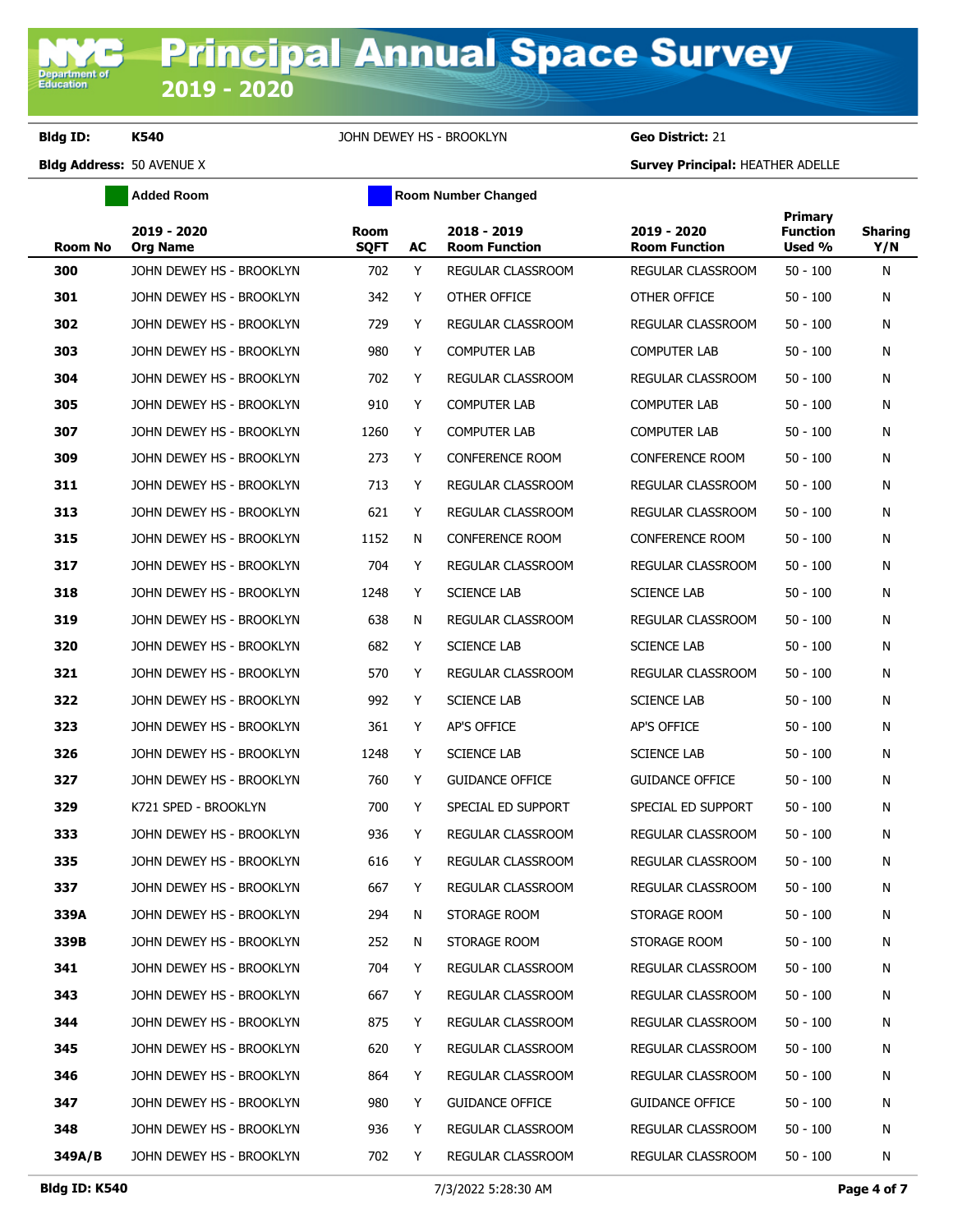**Added Room Room Room Number Changed** 

| <b>Room No</b>   | 2019 - 2020<br><b>Org Name</b>                    | Room<br><b>SQFT</b> | AC | 2018 - 2019<br><b>Room Function</b> | 2019 - 2020<br><b>Room Function</b>       | Primary<br><b>Function</b><br>Used % | Sharing<br>Y/N |
|------------------|---------------------------------------------------|---------------------|----|-------------------------------------|-------------------------------------------|--------------------------------------|----------------|
| 350              | JOHN DEWEY HS - BROOKLYN                          | 702                 | Y  | REGULAR CLASSROOM                   | REGULAR CLASSROOM                         | $50 - 100$                           | N              |
| 351              | JOHN DEWEY HS - BROOKLYN                          | 361                 | Y  | <b>AP'S OFFICE</b>                  | <b>AP'S OFFICE</b>                        | $50 - 100$                           | N              |
| 353              | JOHN DEWEY HS - BROOKLYN                          | 888                 | Y  | <b>REGULAR CLASSROOM</b>            | <b>REGULAR CLASSROOM</b>                  | $50 - 100$                           | N              |
| 355              | JOHN DEWEY HS - BROOKLYN                          | 330                 | Y  | <b>CONFERENCE ROOM</b>              | <b>CONFERENCE ROOM</b>                    | $50 - 100$                           | N              |
| 357              | JOHN DEWEY HS - BROOKLYN                          | 682                 | Y  | REGULAR CLASSROOM                   | REGULAR CLASSROOM                         | $50 - 100$                           | N              |
| 359              | JOHN DEWEY HS - BROOKLYN                          | 638                 | Y  | REGULAR CLASSROOM                   | REGULAR CLASSROOM                         | $50 - 100$                           | N              |
| 361              | JOHN DEWEY HS - BROOKLYN                          | 1152                | N  | <b>CONFERENCE ROOM</b>              | <b>CONFERENCE ROOM</b>                    | $50 - 100$                           | N              |
| 363              | JOHN DEWEY HS - BROOKLYN                          | 693                 | Y  | REGULAR CLASSROOM                   | REGULAR CLASSROOM                         | $50 - 100$                           | N              |
| 365              | JOHN DEWEY HS - BROOKLYN                          | 616                 | Y  | REGULAR CLASSROOM                   | REGULAR CLASSROOM                         | $50 - 100$                           | N              |
| 366              | <b>COMMUNITY BASED</b><br>ORGANIZATION - BROOKLYN | 1085                | Y  | OTHER ORGANIZATION                  | <b>OTHER</b><br>ORGANIZATION              | $50 - 100$                           | N              |
| 367              | JOHN DEWEY HS - BROOKLYN                          | 616                 | Y  | <b>REGULAR CLASSROOM</b>            | REGULAR CLASSROOM                         | $50 - 100$                           | N              |
| 368              | JOHN DEWEY HS - BROOKLYN                          | 513                 | Y  | <b>AP'S OFFICE</b>                  | <b>AP'S OFFICE</b>                        | $50 - 100$                           | N              |
| 369              | JOHN DEWEY HS - BROOKLYN                          | 486                 | Y  | <b>GUIDANCE OFFICE</b>              | <b>GUIDANCE OFFICE</b>                    | $50 - 100$                           | N              |
| 370              | JOHN DEWEY HS - BROOKLYN                          | 1080                | Y  | REGULAR CLASSROOM                   | REGULAR CLASSROOM                         | $50 - 100$                           | N              |
| 371              | JOHN DEWEY HS - BROOKLYN                          | 1120                | Y  | OTHER OFFICE                        | OTHER OFFICE                              | $50 - 100$                           | N              |
| 372              | JOHN DEWEY HS - BROOKLYN                          | 1085                | Y  | REGULAR CLASSROOM                   | REGULAR CLASSROOM                         | $50 - 100$                           | N              |
| 373              | JOHN DEWEY HS - BROOKLYN                          | 1040                | Y  | <b>COMPUTER LAB</b>                 | <b>COMPUTER LAB</b>                       | $50 - 100$                           | N              |
| 377/379          | JOHN DEWEY HS - BROOKLYN                          | 1872                | Y  | STAFF DEVELOPMENT                   | STAFF DEVELOPMENT                         | $50 - 100$                           | N              |
| 378              | JOHN DEWEY HS - BROOKLYN                          | 702                 | Y  | REGULAR CLASSROOM                   | REGULAR CLASSROOM                         | $50 - 100$                           | N              |
| 380              | JOHN DEWEY HS - BROOKLYN                          | 729                 | Y  | REGULAR CLASSROOM                   | REGULAR CLASSROOM                         | $50 - 100$                           | N              |
| 381              | JOHN DEWEY HS - BROOKLYN                          | 1092                | Y  | REGULAR CLASSROOM                   | REGULAR CLASSROOM                         | $50 - 100$                           | N              |
| A1               | JOHN DEWEY HS - BROOKLYN                          | 1395                | Y  | MULTI-PURPOSE CLASSROOM             | MULTI-PURPOSE<br><b>CLASSROOM</b>         | $50 - 100$                           | N              |
| A16              | JOHN DEWEY HS - BROOKLYN                          | 532                 | N  | OTHER OFFICE                        | OTHER OFFICE                              | $50 - 100$                           | N              |
| A <sub>2</sub> S | JOHN DEWEY HS - BROOKLYN                          | 11070               | N. | AUDITORIUM                          | AUDITORIUM                                | $50 - 100$                           | N              |
| A5               | JOHN DEWEY HS - BROOKLYN                          | 1395                | Y  | MULTI-PURPOSE CLASSROOM             | MULTI-PURPOSE<br><b>CLASSROOM</b>         | $50 - 100$                           | N              |
| A6               | JOHN DEWEY HS - BROOKLYN                          | 323                 | N  | STORAGE ROOM                        | STORAGE ROOM                              | $50 - 100$                           | N              |
| A7               | JOHN DEWEY HS - BROOKLYN                          | 961                 | Y  | MULTI-PURPOSE CLASSROOM             | MULTI-PURPOSE<br><b>CLASSROOM</b>         | $50 - 100$                           | N              |
| A9               | JOHN DEWEY HS - BROOKLYN                          | 527                 | Y  | OTHER OFFICE                        | OTHER OFFICE                              | $50 - 100$                           | N              |
| BR               | JOHN DEWEY HS - BROOKLYN                          | 6156                | N  | <b>GENERAL BUILDING SUPPORT</b>     | <b>GENERAL BUILDING</b><br><b>SUPPORT</b> | $50 - 100$                           | N              |
| G1               | JOHN DEWEY HS - BROOKLYN                          | 312                 | Y  | OTHER OFFICE                        | OTHER OFFICE                              | $50 - 100$                           | N              |
| G14              | JOHN DEWEY HS - BROOKLYN                          | 5000                | N  | <b>GYMNASIUM</b>                    | <b>GYMNASIUM</b>                          | $50 - 100$                           | N              |
| G15/17           | JOHN DEWEY HS - BROOKLYN                          | 9801                | N. | <b>GYMNASIUM</b>                    | <b>GYMNASIUM</b>                          | $50 - 100$                           | N              |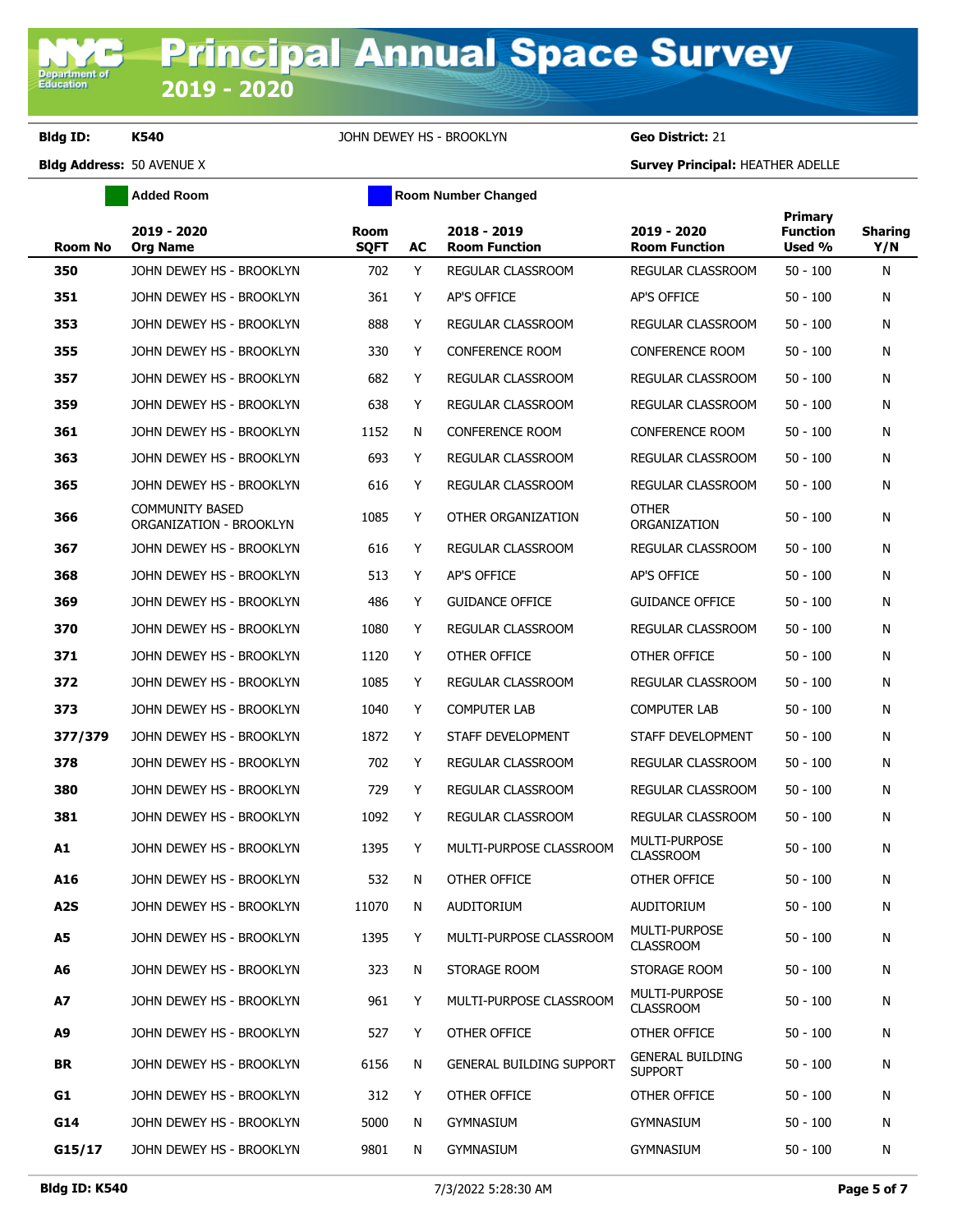| Department of<br><b>Education</b> | 2019 - 2020                      |                     |     | <b>Principal Annual Space Survey</b> |                                           |                                             |                       |
|-----------------------------------|----------------------------------|---------------------|-----|--------------------------------------|-------------------------------------------|---------------------------------------------|-----------------------|
| <b>Bldg ID:</b>                   | K540                             |                     |     | JOHN DEWEY HS - BROOKLYN             | Geo District: 21                          |                                             |                       |
| <b>Bldg Address: 50 AVENUE X</b>  |                                  |                     |     |                                      | <b>Survey Principal: HEATHER ADELLE</b>   |                                             |                       |
|                                   | <b>Added Room</b>                |                     |     | <b>Room Number Changed</b>           |                                           |                                             |                       |
| <b>Room No</b>                    | $2019 - 2020$<br><b>Org Name</b> | Room<br><b>SOFT</b> | AC. | 2018 - 2019<br><b>Room Function</b>  | 2019 - 2020<br><b>Room Function</b>       | <b>Primary</b><br><b>Function</b><br>Used % | <b>Sharing</b><br>Y/N |
| <b>G15A</b>                       | JOHN DEWEY HS - BROOKLYN         | 242                 | N   | STORAGE ROOM                         | STORAGE ROOM                              | $50 - 100$                                  | N                     |
| G <sub>6</sub>                    | JOHN DEWEY HS - BROOKLYN         | 360                 | Υ   | OTHER OFFICE                         | OTHER OFFICE                              | $50 - 100$                                  | N                     |
| M155                              | JOHN DEWEY HS - BROOKLYN         | 759                 | N   | <b>GENERAL BUILDING SUPPORT</b>      | <b>GENERAL BUILDING</b><br><b>SUPPORT</b> | $50 - 100$                                  | N                     |

| How many hallway bathrooms for students are there in your building?                                                                                                                          |   |  |
|----------------------------------------------------------------------------------------------------------------------------------------------------------------------------------------------|---|--|
| Are any of the student bathrooms being shared by multiple schools?                                                                                                                           | N |  |
| Are all the student bathrooms open throughout the day?                                                                                                                                       |   |  |
| Please identify the number of non-instructional spaces, not reported above, being used for<br>instructional purposes, academic intervention services, or therapeutic or counseling services: |   |  |
| Are any of those non-instructional spaces being shared?                                                                                                                                      | N |  |